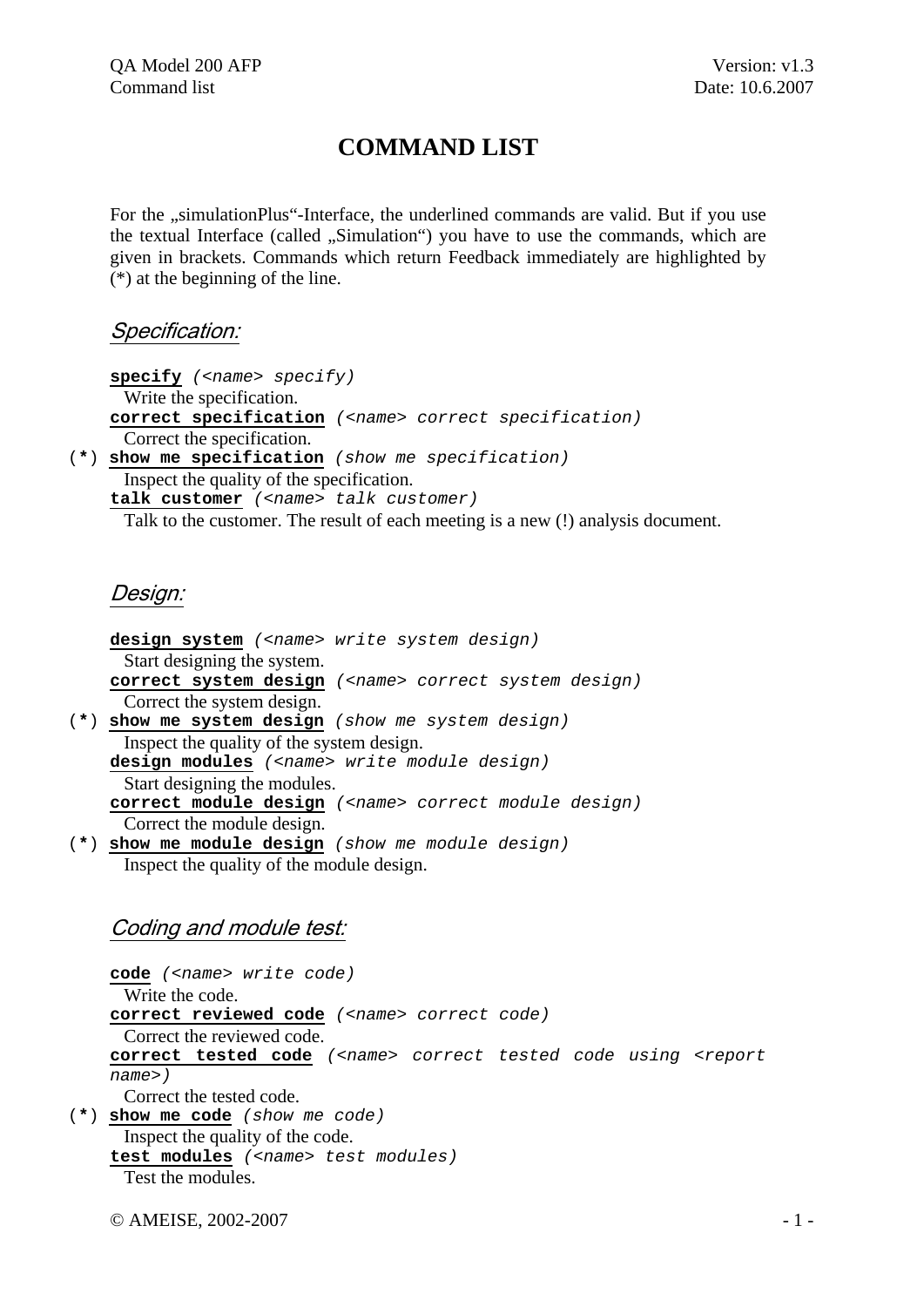#### Integration and system test:

**test system** *(<name> test system)* Test the system. **integrate** *(<name> integrate)* Integrate the system. **test integration** *(<name> do integration test)* Do the integration test.

# Review:

two developers review (<name> and <name> review <document name>) Ask two developers to perform a review. **three developers review** *(instruct <name> and <name> and <name> review <document name>)*  Ask three developers to perform a review. **customer participate in review specification** *(customer and <name> and <name> review specification)*  Two developers and the customer perform a review of the specification. **customer participate in review documentation** *(customer and <name> and <name> review documentation)*  Two developers and the customer perform a review of the documentation. (**\***) **show me review report** *(show me review report)* Inspect the review report. **finish review document** *(finish review document)*  Abort the review.

# Documentation:

**write documentation** *(<name> write documentation)* Write the documentation. **correct documentation** *(<name> correct documentation)*  Correct the documentation. (**\***) **show me documentation** *(show me documentation)*

Inspect the quality of the documentation.

# Deliver:

**customer perform acceptance test** *(customer perform acceptance test)*

 Ask the customer to do an acceptance test. **deliver system** *(deliver system)* Deliver the system to the customer and get the reactions.

**finish project** *(finish project)*

Abort the project.